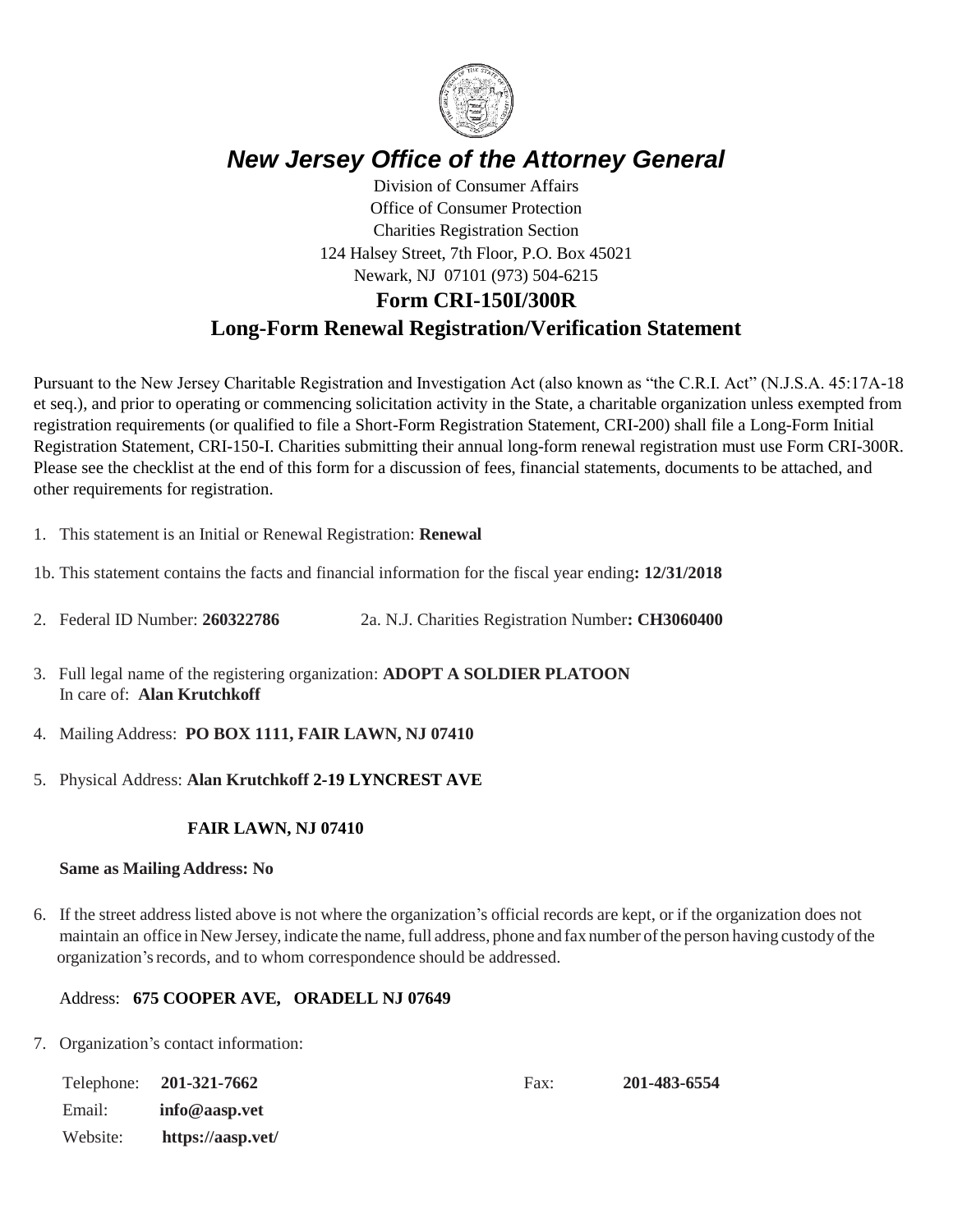D.B.A.:

IRS501C: **501 ( c ) ( 3 )** Tax Status: **Non Exempt**  IRS Ruling Year: **2008** Date of Entity Formation: **05/29/2007** NTEE Code: Charity type: **Human/Social Services** State Entity: **NJ** Type of Entity: **Nonprofit corporation**

OLD D.B.A.:

Charity Formerly Known As:

## Old Corporate Name: **ADOPT-A-SOLDIER PLATOON, INC.**

8. a) Were all of the organization's functions, including fund-raising, conducted by volunteers, members, officers or persons who are not compensated for soliciting contributions? **Yes**

b) Is the organization a fraternal, patriotic, social or alumni organization, historical society or similar organization organized under the provisions of Title 15 of the New Jersey. Revised Statutes or Title 15A of the New Jersey Statutes, and solicitation of contributions is confined to the organization's membership and performed by members of the organization? **No**

c) Does the organization solicit on behalf of a specified individual, and are all contributions, without any deductions what so ever, turned over to this beneficiary? **No**

d) Is the organization a local post, camp, chapter or similarly designated element or county unit, of a bona fide veterans' organization which issues charters to the local elements throughout New Jersey or to any veterans' organization chartered under federal law or a service foundation of such an organization recognized in the organization's by-laws? **No**

e) Is the organization a private foundation that raised less than \$25,000 in public contributions? **No**

9. Is the organization a chapter or local unit of a parent organization? **No**

 Parent Charity Name NJ Charity # of the Parent Organization

- 10. If not tax exempt, has the organization made application to the IRS? **No**
- 11. Has the organization's IRS tax-exempt status been revoked, changed or refused by the IRS during the fiscal year end being reported? **No**
- 12. Was the organization's legal name changed, or were any alternate names added or deleted during the fiscal year end being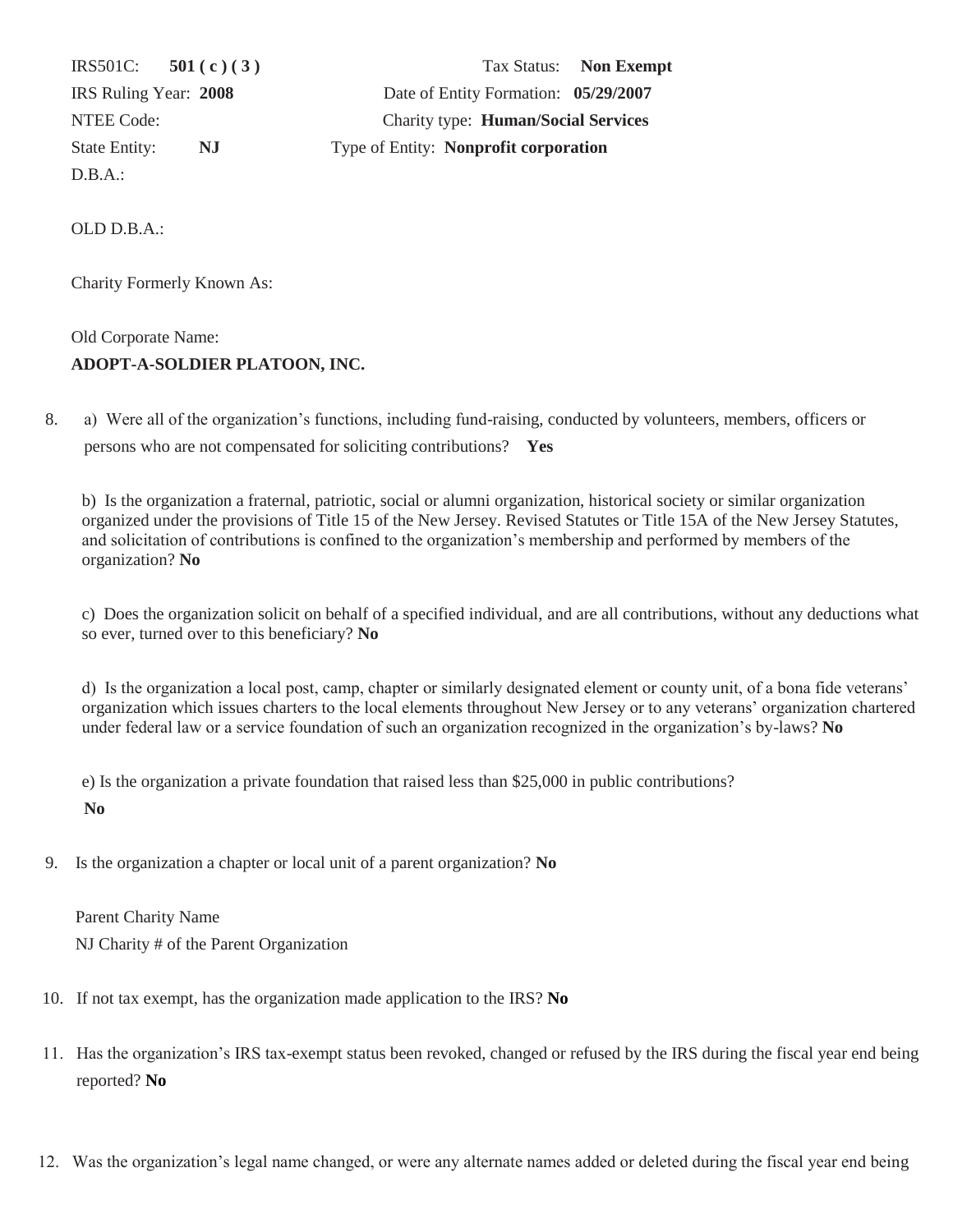#### reported? **No**

 13. Have there been changes in the organization's name, address, Internal Revenue Service (I.R.S.) status, etc. since the date of your last reporting? **No**

 14. What is the charitable purpose or purposes for which the organization was formed: **This corporation is organized exclusively for charitable, religious, educational, and scientific purposes, including, for such purposes, the making of distributions to organizations that qualify as exempt organizations under section 501(c)(3) of the Internal Revenue Code, or the corresponding section of any future federal tax code.**

 14a. Does the organization solicit or intend to solicit contributions from the general public in the State of New Jersey (including through the sale of merchandise)? **Yes**

 If "Yes," explain the purpose for which solicited funds are being raised: **The mission of the organization is to lift the morale and support the welfare of active members and veterans of the United States Armed Forces, their immediate families, and the immediate families of deceased veterans. It accomplishes its mission through the following activities:**

**Operation Care Cartons involves the distribution of personal care supplies and foodstuffs to U.S. military units serving abroad, primarily those stationed in combat zones.**

**Operation Morale, Welfare and Recreation (MWR) is a program that distributes recreational items such as sports equipment, physical fitness equipment, video game systems, and musical instruments to troops serving abroad. In addition, on occasion the Organization conducts Military Appreciation Tours that include video game tournaments, celebrity "meet and greet sessions" and entertainment shows.**

**Operation Wounded Care provides aid and support to combat surgical hospitals abroad and to military personal and veterans who were wounded or injured during their service. This activity encompasses hospitalized troops both home and abroad as well as personnel transitioning to civilian life with permanent injuries.**

14b. Does the organization solicit funds under any other name(s)? **No**

If "Yes," please attach to this registration a list of all other names used.

- 15. Does the organization have any offices in New Jersey in addition to the ones listed above?  **No**
- 16. Has the organization used a commercial co-venture? **No**
- 16a. Please describe the purpose for which the funds are being raised.
- 16b. Please enter the names of all PFR's and Commercial co-ventures.

| <b>PFR OR Conventure</b> | <b>Business Name</b> |
|--------------------------|----------------------|
|                          |                      |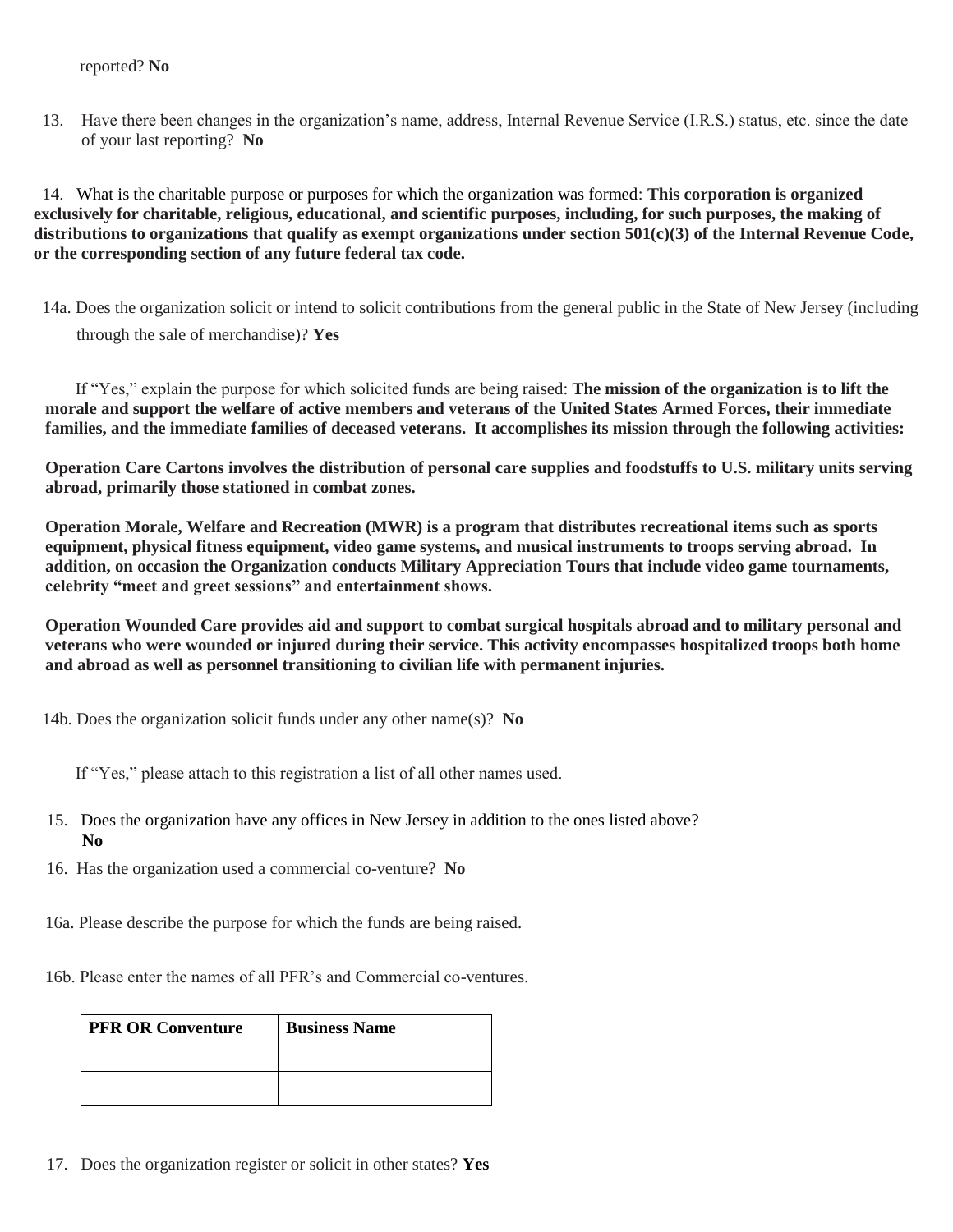### **State**

 18. Does the organization have affiliates which share the contributions or other revenue it raised in New Jersey? **No**

**Charity Affiliates**

- 19. Does the independent paid fund-raiser or fund-raising counsel have custody, control or access to the organization's funds? **No**
- 19a. Please Describe the Situation
- 20. Has the organization ever had its authority to conduct charitable activities denied, suspended, or revoked in any jurisdiction or has the organization ever entered into any voluntary agreement of discontinuance with any governmental entity? **No**
- 21. Has the organization voluntarily entered into an assurance of voluntary compliance or similar order or agreement (including, but not limited to, a settlement of an administrative investigation or proceeding, with or without an admission of liability) with any jurisdiction, state or federal agency or officer? **No**
- 22. Has the organization or any of its present officers, directors, trustees or principal salaried executive staff employees ever been convicted of any criminal offense committed in connection with the performance of activities regulated under this act or any criminal or civil offense involving untruthfulness or dishonesty or any criminal offense relating adversely to the registrant's fitness to perform activities regulated by this act? A plea of guilty, non vult, nolo contendere or any similar disposition of alleged criminal activity shall be deemed a conviction. **No**
- 23. Has the organization or any of its present officers, directors, executive personnel or trustees ever been found to have engaged in unlawful practices in the solicitation of contributions or administration of charitable assets or been enjoined from soliciting contributions, or are such proceedings pending in this or any other jurisdiction? **No**
- 24. Has the organization or any of its officers, directors, trustees or principal salaried executive staff employees been adjudged liable in any administrative or civil action involving theft, fraud, or deceptive business practices? For purposes of this question a judgment of liability in an administrative or civil action shall include, but is not limited to, any finding or admission that the individual engaged in an unlawful practice in relation to the solicitation of contributions or the administration of charitable assets. **No**

Enter the name, title, street address, telephone number and salary of each officer, director and trustee.

| Name             | <b>Business Address</b> | Telephone        | Title                          | Salary |
|------------------|-------------------------|------------------|--------------------------------|--------|
|                  |                         | Number           |                                |        |
| Alan I.          | 2-19 Lyncrest Avenue    | $(201)$ 566-3831 | <b>President &amp; Trustee</b> | \$0.00 |
| Krutchkoff       |                         |                  |                                |        |
| Lara Marie Cutro | 16 Woodland Road        | 2015691511       | Vice President &               | \$0.00 |
| aka Lara Spina   |                         |                  | Trustee                        |        |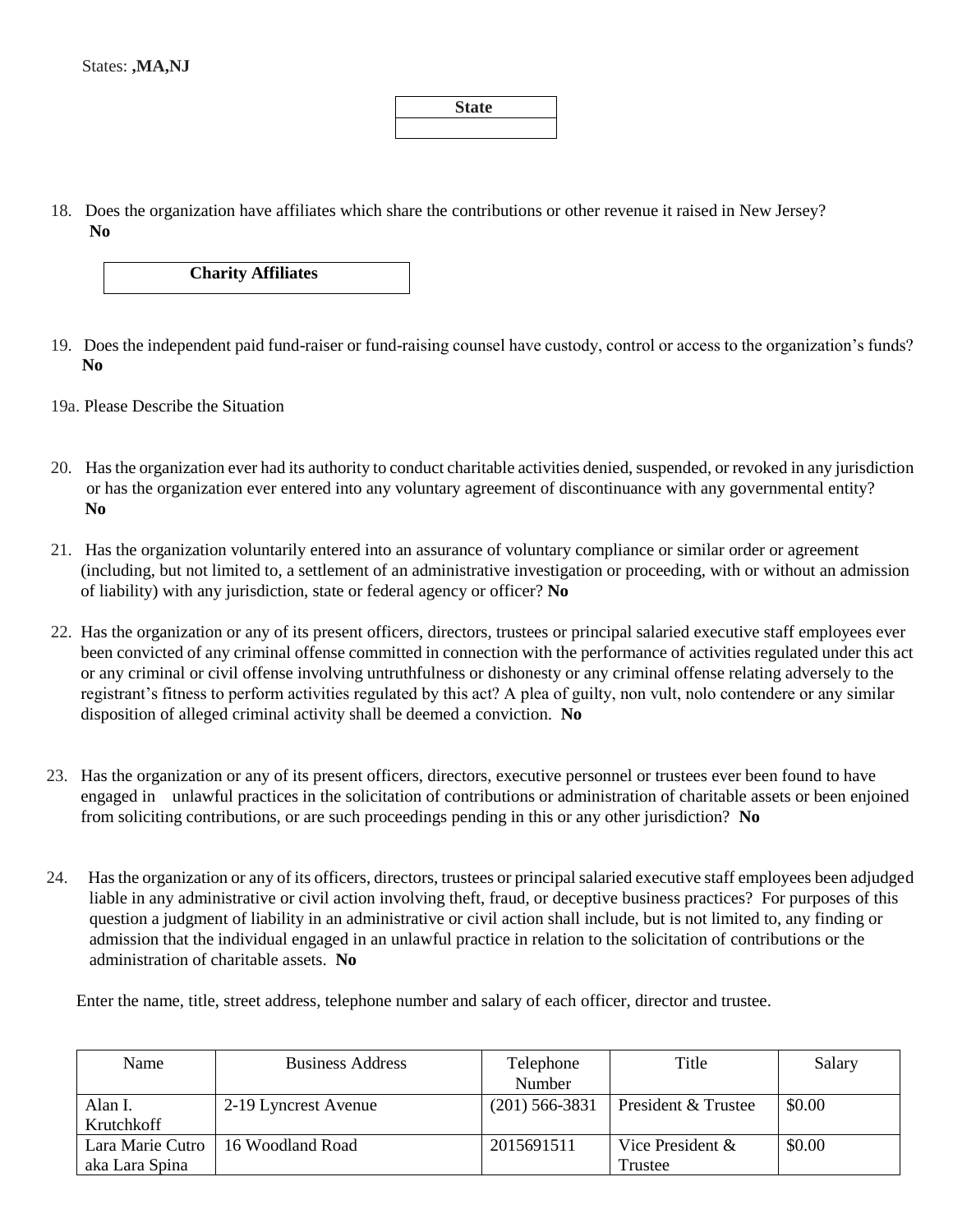| H. Allan Virginia     | 675 Cooper Avenue    | 2013217662       | Treasurer & Trustee              | \$0.00 |
|-----------------------|----------------------|------------------|----------------------------------|--------|
| Dennis M.             | 809 Midland Road     | $(201)$ 265-1534 | <b>Assistant Treasurer &amp;</b> | \$0.00 |
| Maloney               |                      |                  | Trustee                          |        |
| <b>Kimberly Daves</b> | 481 Piermont Road    | 201-321-6535     | <b>Corporate Secretary</b>       | \$0.00 |
| Mary-Edna             | 2-19 Lyncrest Avenue | 551-486-2473     | Vice President                   | \$0.00 |
| Krutchkoff            |                      |                  |                                  |        |
| Maura DeNicola        | P.O. BOX 1111        | 2012484125       | Trustee                          | \$0.00 |
| Lloyd Erlemann        | 9 Shea Lane          | 732-996-3329     | Trustee                          | \$0.00 |
| Kevin J. Lynch        | 370 Pascack Road     | 2016645400209    | Trustee                          | \$0.00 |

25. Do you have any compensated employees? **No**

#### **Five most-highly compensated employees in the organization**

| <b>Title</b><br>.<br>лашғ<br>$\sim$ $\sim$ | street<br>idress | elephone<br>$\sim$ $\sim$ | <b>Salar</b> |
|--------------------------------------------|------------------|---------------------------|--------------|
|--------------------------------------------|------------------|---------------------------|--------------|

- 26. Are any of the organization's officers, directors, trustees or the five most-highly compensated employees related by blood, marriage or adoption to:
	- a) Each other? **Yes**
	- b) Any officers, agents or employees of any fund-raising counsel or independent paid fund-raiser under contract to the organization? **No**
	- c) Any chief executive, employee, any other employee of the organization with a direct financial interest in the transaction, or any partner, proprietor, director, officer, trustee, or to any shareholder of the organization with more than two (2) percent interest in any supplier or vendor providing goods or services to the organization? **No**
- 27. Do any of the organization's officers, directors, trustees or the five most-highly compensated employees have a financial interest in any activities engaged in by a fund-raising counsel or independent paid fund raiser under contract to the organization, or any supplier or vendor providing goods or services to the organization? **No**

## **CRI-300R Long-Form Registration Renewal Financial**

### **Statement**

### **A. Revenue**

Line A1. Contributions & Donations: Includes but is not limited to individual and corporate contributions, donations, legacies, bequests and gross receipts from fundraising:

A1a. Gross Direct Public Support ………… ………………………………… **\$615,342.00**

A1b. Gross Indirect Public Support (including donations from other charities).**\$0.00**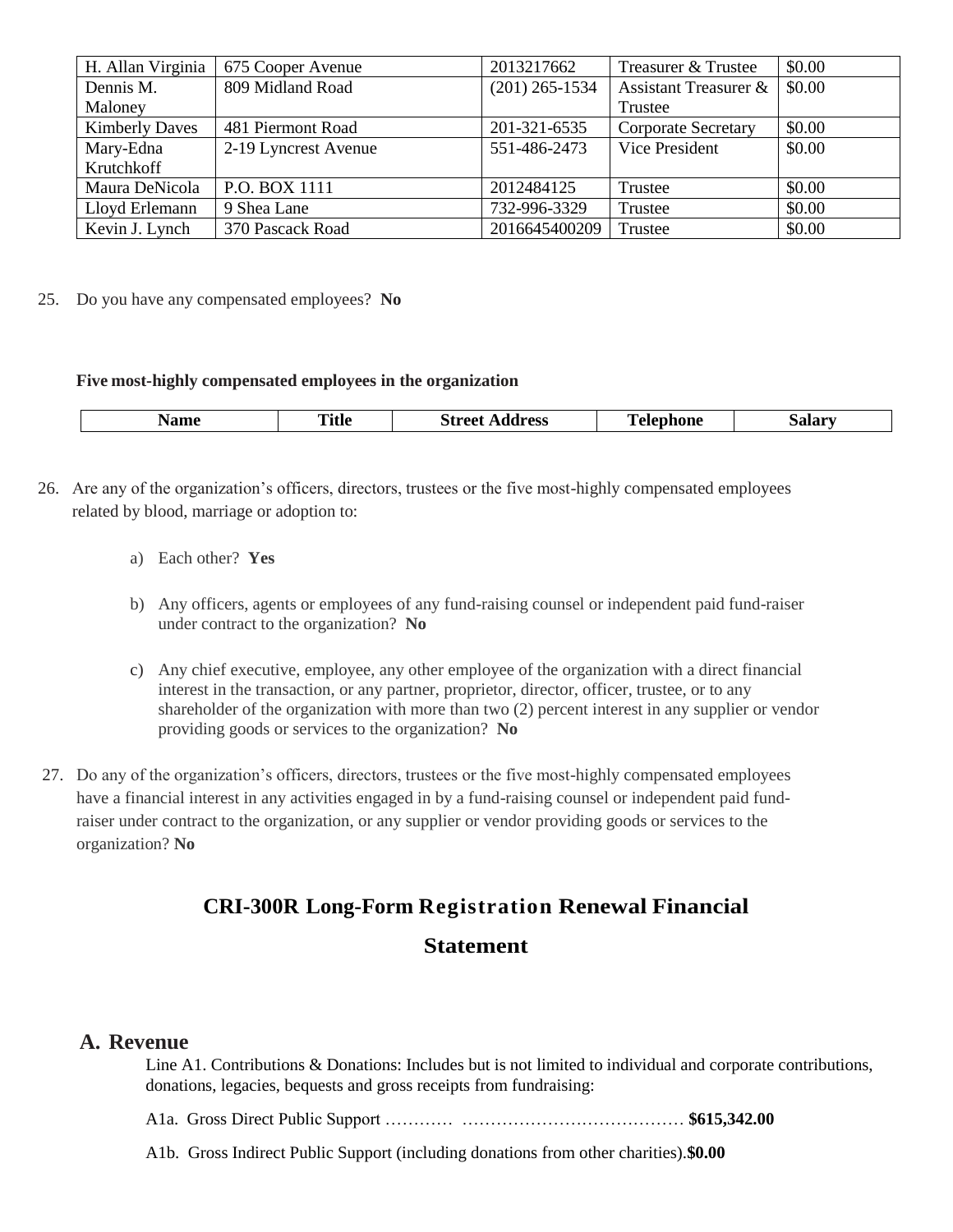### **Adopt-a-Soldier Platoon, Inc. 2-19 Lyncrest Avenue (P.O. Box 1111) Fair Lawn, NJ 07410**

## **NJ Charities Registration # 3060400 Federal Tax ID#: 26-0322786 Calendar Year 2018**

Form CRI-300R

Alan I. Krutchkoff and Mary-Edna Krutchkoff, R.N. are related by marriage.

Mr. Krutchkoff serves as President and Trustee. Mrs. Krutchkoff serves as Vice President – Wounded Care, and as Chairwoman of the Wounded Care Committee (Two other persons serve on the Committee. Both are non-officers and non-Trustees). The Committee's charter is to evaluate grant applications submitted by disabled veterans and to make recommendations to the Organization's Board of Trustees regarding disposition of the grant applications.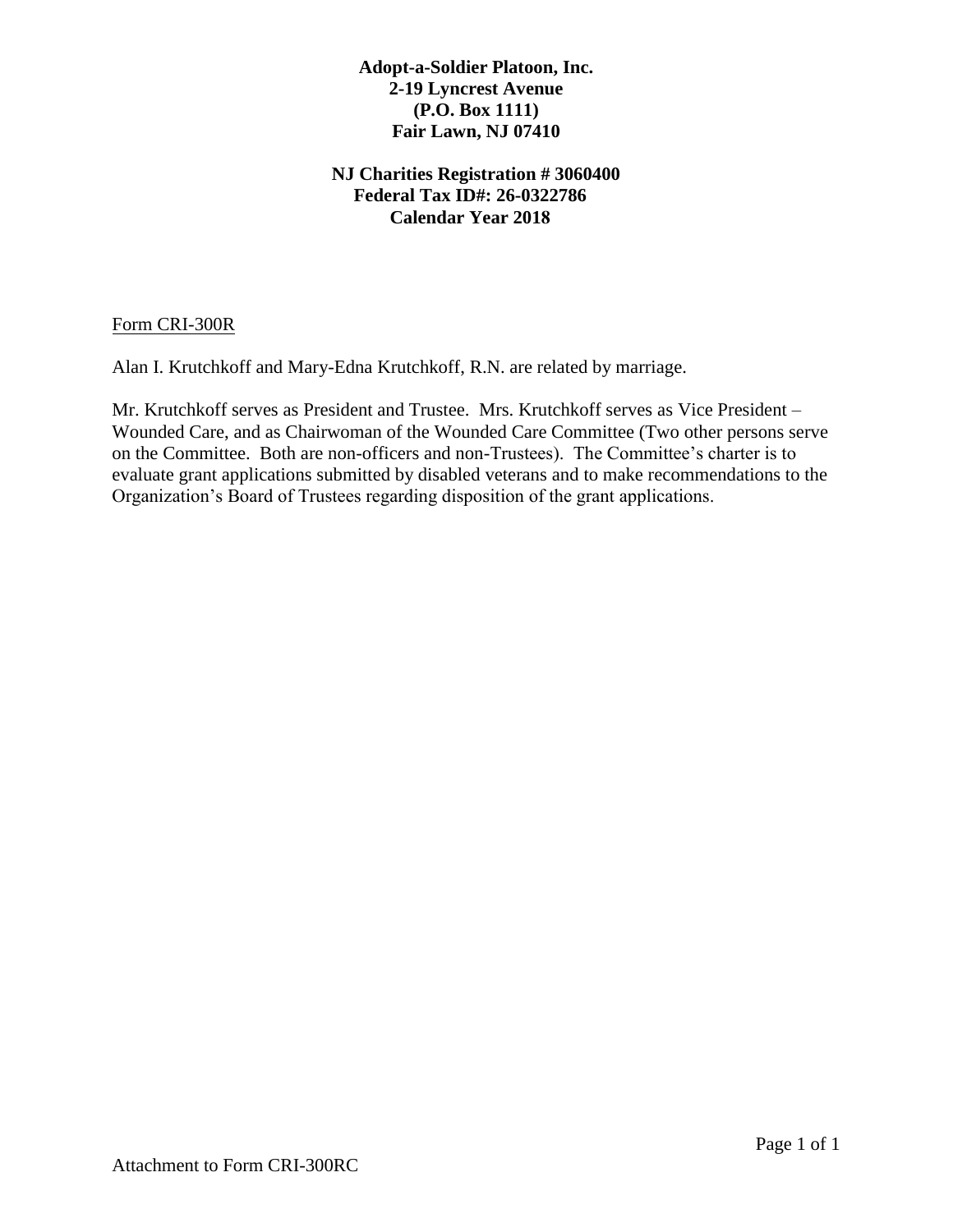|--|--|--|

# **B. Expenses**

| Line B5. Total Expenses (add lines B1, B2, B3 and B4)  \$686,893.00 |  |
|---------------------------------------------------------------------|--|

# **C. Net Assets**

|--|--|--|--|--|--|--|--|

## Did you use a Professional Fund Raiser? **No**

Have Bylaws changed since last registration? **No**

Has IRS filing status changed since last reg? **No**

Has Charity Have Articles of inc. changed since last reg? **No**

Has Charity changed their name since last reg? **No**